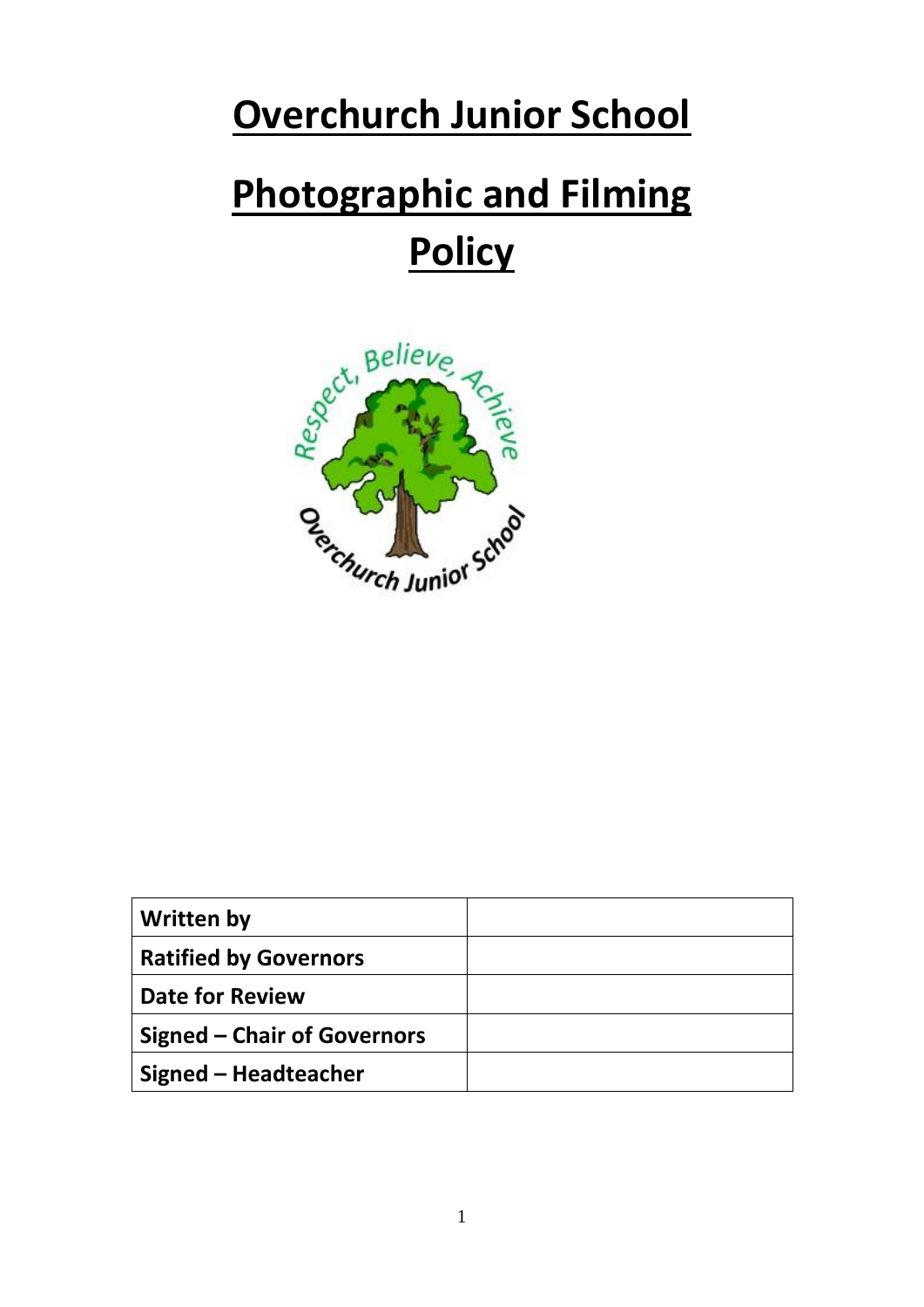# **Rationale**

We live in an age in which digital technology has vastly increased the use, and potential misuse, of photography.

Most children who are abused are abused by someone they know. We have taken the view, in consultation with our local police force, that the risk of a child being directly targeted for abuse through being identified by a stranger is so small that, providing reasonable steps are taken in planning, to ensure an appropriate photograph, and to protect full name and contact details, the practice of photography, for school events by families and the media, should be allowed. In addition, the widespread use of mobile telephones as digital cameras would make banning difficult to impose and police.

Generally, photographs are for school and family use, and those that appear in the press, are a source of pleasure and pride which we believe usually enhance self esteem for children and young people, and their families, and the practice should continue, within safe practice guidelines.

#### **Issues of Consent**

The General Data Protection Regulation (GDPR) affects our use of photography. This is because an image of a child is personal data for the purpose of the GDPR, and it is a requirement that consent is obtained from the parent of a child or young person under the age of 18 years for any photographs or video recordings for purposes beyond the school's core educational function. (E.g: school web sites, school productions). It is also important to ascertain the views of the child.

As it is likely that there will be a number of occasions during a pupil's school life when the school may wish to photograph or video that pupil, consent is sought when the pupil starts at the school, to last for the duration of their stay.

A general signed consent form, as attached to this guidance, is obtained from the child's parent/guardian, and kept on file, covering all cases where images of children are to be published beyond the parameters of school use.

Where 'Children in Care' (CiC) are concerned, we check consent on the corporate parent's behalf with the social worker, and there may be other situations, (in adoption placements or following a resettlement from domestic violence for example), where a child's security is known by the class teacher to be at stake, indicating the need for extra care.

Consent gained is for photographs, videos and the website.

Parents retain the right to withdraw consent at any stage, but they need to do so in writing.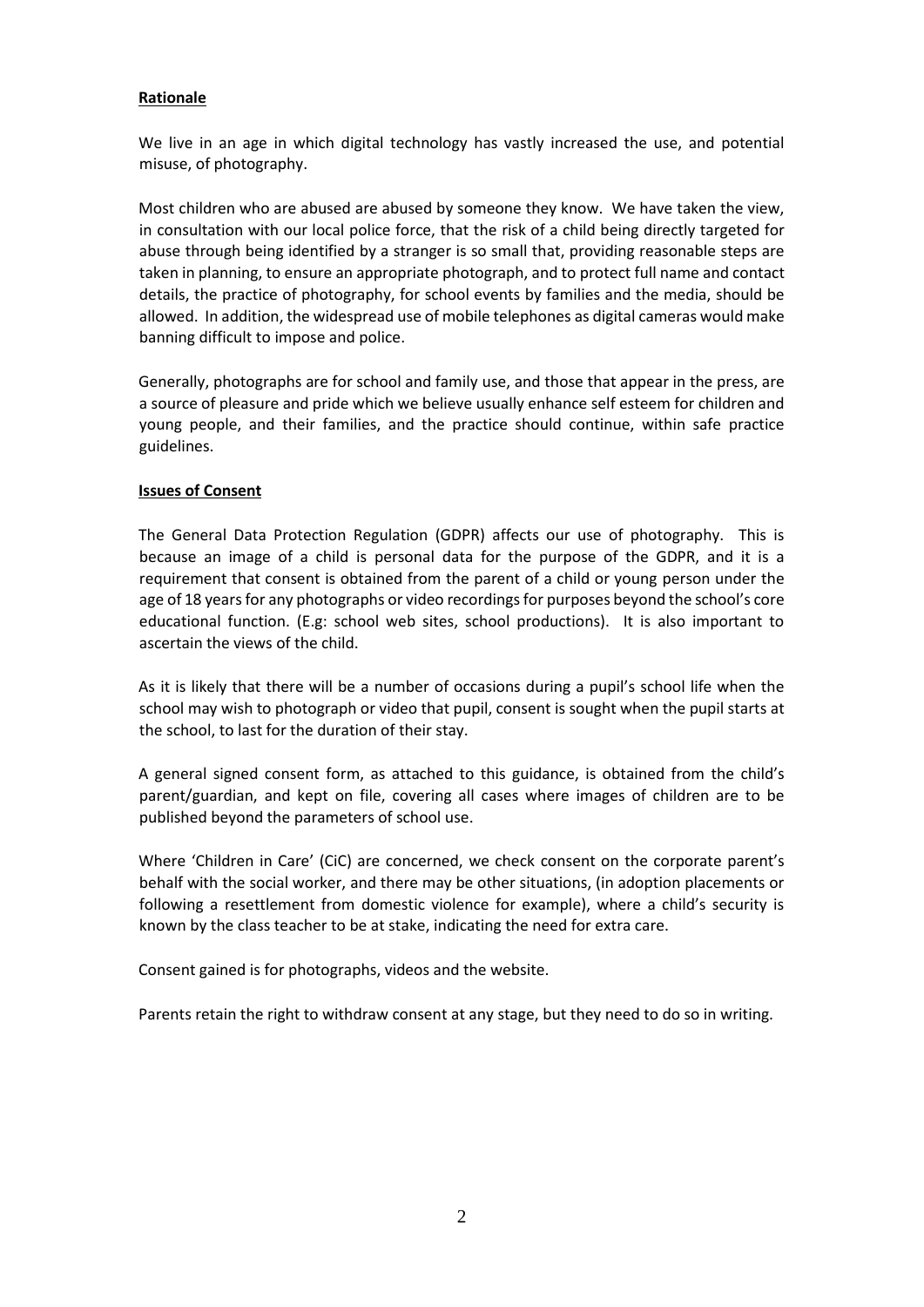## **Planning Photographs of Children**

Images and details of pupils published together allow for the remote possibility that people outside the school could identify and then attempt to contact pupils directly. The measures described below should help to minimise the risk of such unsolicited attention.

- Where possible, general shots of classrooms or group activities rather than close up pictures of individual children will be used. Consideration of the camera angle: photographs taken over the shoulder, or from behind are less identifiable.
- The use of images of children in suitable dress, and taking care when photographing PE or swimming events to maintain modesty.
- Remembering to include images of children from different ethnic backgrounds in our communications wherever possible and positive images of children with disabilities to promote the school as an inclusive community, and to comply with the Disability Discrimination Act.
- Children can be identified by logos or emblems on sweatshirts etc. Depending on the use to which the photograph will be put, consideration will be given to airbrushing logos.
- Consider alternatives. Is a photograph of the children necessary, or could an article be illustrated by the children's work for example?

# **Identifying Pupils**

The DfE advises the following, as a broad rule of thumb, where consent is unclear:

 If the pupil is named, avoid using their photograph. If the photograph is used, avoid naming the pupil.

We recommend:

 The use of minimum information. Is it really necessary to accompany a picture with the pupils' names, the year group, or the school?

At Overchurch Junior School we do not give out the names of individual pupils in full.

# **Using Photographs of Children Supplied by a Third Party**

Copyright does not apply to images for private family use. However, copyright does exist in commercial photographs and it rests with the photographer. Copyright is a right that the photographer automatically enjoys as the creator of the work to prevent other people exploiting his or her work and to control how other people use it.

Before using a photograph supplied by a third party we check that the third party owns the copyright in the photograph and obtain their written permission to use it. The use of a photograph by the school, without the copyright owner's permission could result in an action being taken against us for copyright infringement.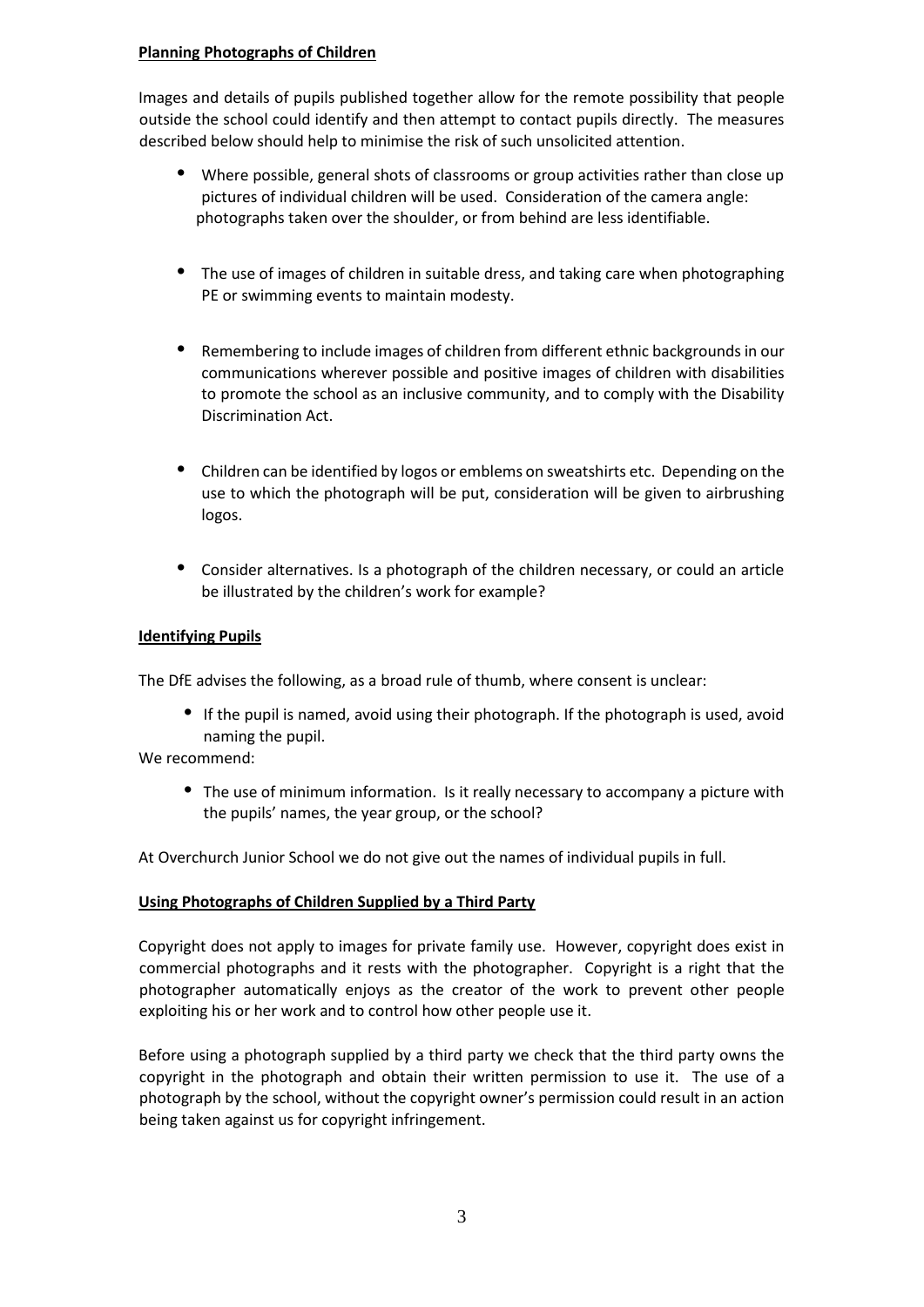Images downloaded from the Internet are also subject to copyright.

Third Parties will generally be under the same obligations as the school to obtain parental consent to the use and distribution of photographs. The school will therefore ask the third party to guarantee that all relevant consents have been given and that they are entitled to provide you with the image.

# **Use of Images of Children by the Press**

Please refer to the recommendations above - 'Identifying Pupils'.

There may be occasions where the press take photographs of pupils at the school. The consent form attached highlights the potential risks for parents so that they can make an informed decision about whether to agree to their children being featured in the press and whether their full name should accompany the photograph.

The manner in which the press use images is controlled through relevant industry codes of practice as well as the law. However, given our responsibility to parents and pupils, we ensure that broadcasters and press photographers, on school premises, are aware of the sensitivity involved in detailed captioning, one to one interviews, and close or sports photography.

## **School Prospectuses and other Literature**

Although most school literature is sent to a specific audience, the school will avoid using personal details or full names of any child in a photograph. See the DfE advice above.

#### **Videos**

The school ensures it has parental consent before any child can appear in a video. Parents can make video recordings of nativity plays and other such events for their own personal and family use, as they are not covered by the General Data Protection Regulation (GDPR). (Please refer to Parental Right to Take Photographs) below.

#### **Websites**

This is an area that gives particular concern to parents because of the potential misuse of images by paedophiles. With digital photography there is the remote possibility that images of children could be produced, manipulated, and circulated, without the parents or children's knowledge. The dual concern which follows such a risk is that children might be exploited, and a school might be criticised or face action. The school will ensure that images on the website are updated and current.

The school takes care with identification, and to respect parental views on the use of any photography of children on a website.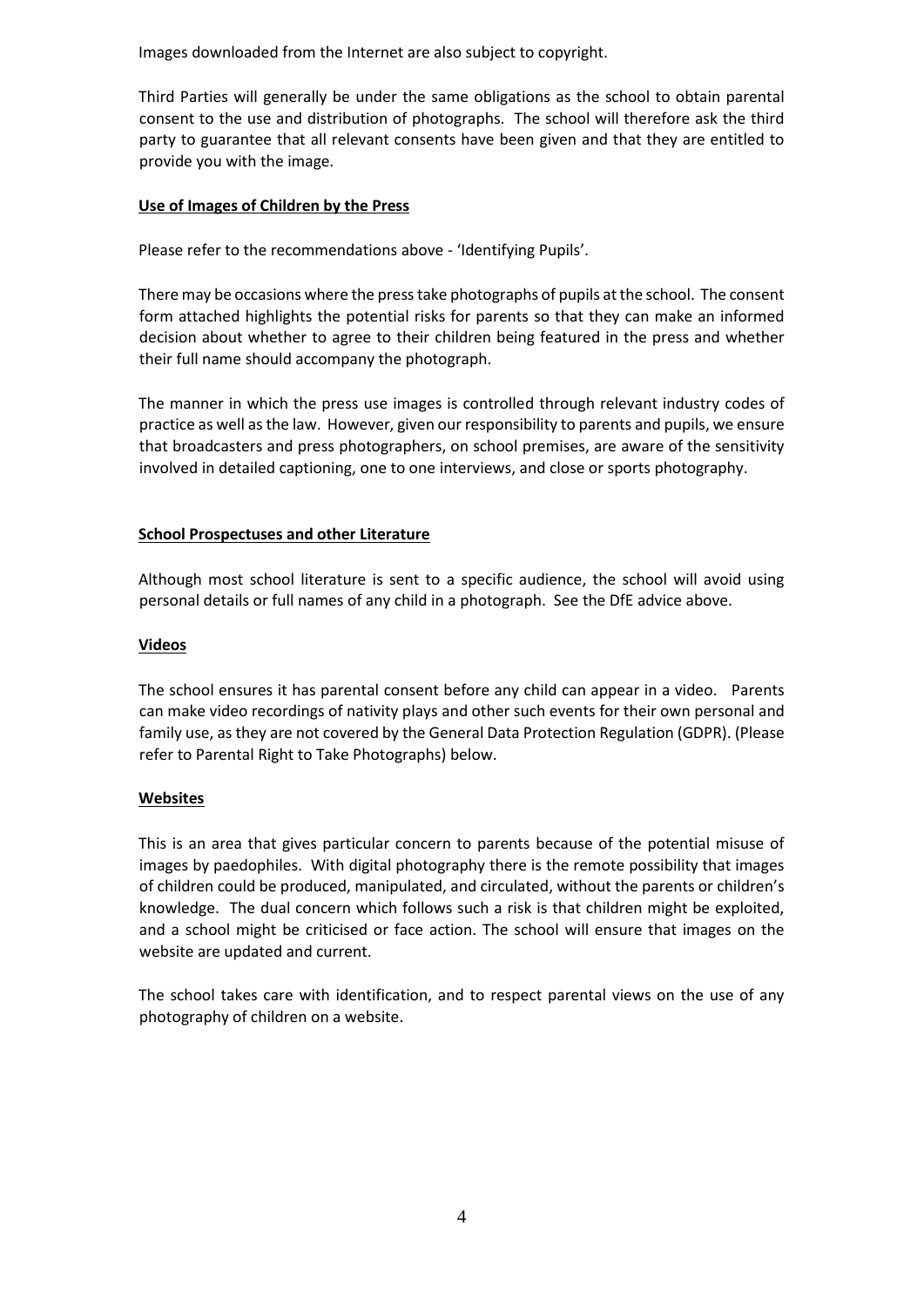#### **Parental right to take photographs**

Parents are not covered by the General Data Protection Regulation (GDPR) if they are taking photographs or making a video recording for their own private use. The GDPR does not, therefore, stop parents from taking photographs or making video recordings at school events, such as plays*.* 

Parents are not permitted, however, to take photographs or to make a video recording for anything other than their own personal use (e.g. with a view to selling videos of a school event). Recording and/or photographing other than for private use would require the consent of the other parents whose children may be captured on film. Without this consent the General Data Protection Regulation (GDPR) would be breached. The consent form attached reminds parents of this fact.

Data Protection considerations aside, it is possible to consider banning all filming / recording / photography of school productions, sports days etc. if we felt that this is appropriate. We believe, however, that many parents would consider it to be over-cautious to impose such a ban and we would not, at this stage, recommend this course of action. Should we wish to impose any such ban we would take legal advice in order to ensure that the correct steps are taken, whilst acknowledging that such a ban would be difficult to enforce.

The important thing is to be sure that people with no connection with the school do not have any opportunity to film covertly. Staff are asked to quiz anyone they do not recognise who is using a camera or video recorder at events and productions.

## **The Storage of Photographs**

Photographs will be maintained securely for authorised school use only, and disposed of either by return to the child, parents, or shredding as appropriate.

# **Official School Photographs**

Schools will periodically invite an official photographer into school to take portraits/photographs of individual children and/or class groups. When considering such an activity the school will undertake their own risk assessment in terms of the validity of the photographer/agency involved and establishing what checks/vetting has been undertaken. GDPR Data Sharing and Processing Contracts are in place between Woodlands Primary School (Data Controller) and Photographers (Data Processors). Procedures also ensure that levels of supervision are appropriate to safeguard the welfare of children at all times when visitors are present on the school site.

# **Useful Sources of Information**

'Keeping your child safe on the internet' publication by UK online and the Home Office www.wiseuptothenet.co.uk

Press Complaints Commission Code of Practice at www.pcc.org.uk/cop/cop.asp

Internet Watch Foundation at www.internetwatch.org.uk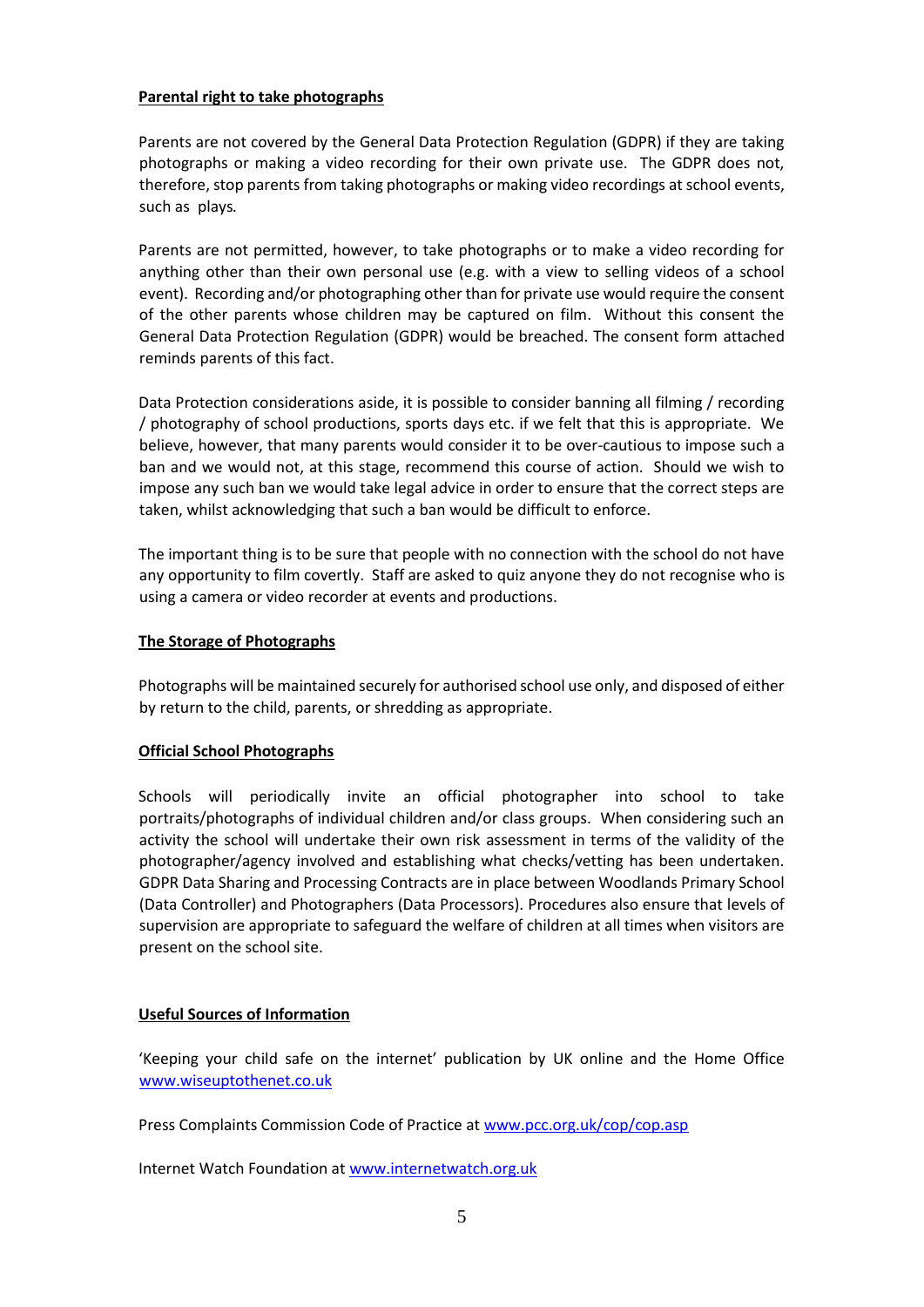# **General Data Protection Regulation (GDPR) – Parental Consent Form**

(This form is available on the ParentApp to be completed electronically. A paper copy maybe requested for completion)

**Name of Child:…………………………………………………..……………Class ………………………………………** 

Often we take photographs of the children at our school. We may use these images in our school's prospectus or in other printed publications that we produce, as well as online. We may also make video or webcam recordings for school-to-school conferences, monitoring or other educational use.

From time to time, our school may be visited by the media who will take photographs or film footage of a visiting dignitary or other high profile event. Pupils will often appear in these images, which may appear in local or national newspapers, or on televised news programmes.

To comply with the General Data Protection Regulation (GDPR) we need your consent before we can photograph or make any recordings of your child. Please answer questions 1 to 5 below, then sign and date the form where shown. **Please note you can withdraw consent at any time**.

| Please circle Yes or No |  |  |
|-------------------------|--|--|
|                         |  |  |

| 1. | May we use your child's photograph (unidentified) in the<br>school prospectus and other printed publications that we<br>produce for promotional purposes? |            |           |
|----|-----------------------------------------------------------------------------------------------------------------------------------------------------------|------------|-----------|
| 2. | May we use your child's image (unidentified) online?<br>(for example on the school website/social media feeds)                                            |            |           |
| 3. | May we use, if selected, your child's work online?<br>(for example on the school website/social media feeds)                                              | <b>Yes</b> | <b>No</b> |
| 4. | May we record your child's image (unidentified) on video or<br>webcam?                                                                                    |            |           |
| 5  | Do you consent to your child's image (unidentified) being<br>published with a press photograph?                                                           |            |           |

*Websites can be viewed throughout the world and not just in the United Kingdom where UK law applies.* 

- *Unidentified above means we will only use the first name.*
- *Conditions for use of these photographs are on the back of this form*

I have read and understood the conditions of use on the back of this form.

Signature ………………………………………………………………………………….……..…… (Parent/Carer)

Date: ………………………………………..………